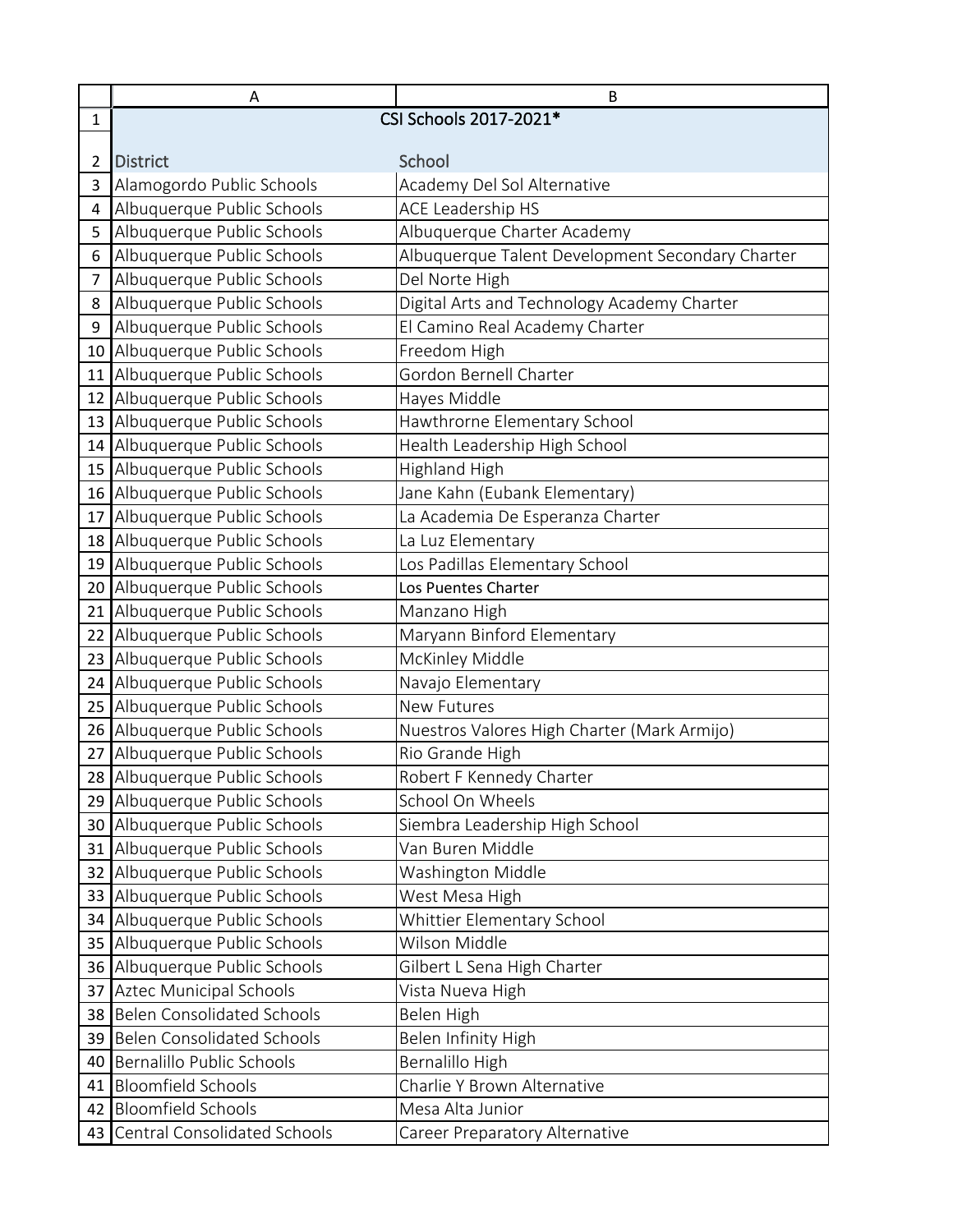|      | А                                     | В                                                   |
|------|---------------------------------------|-----------------------------------------------------|
| 44 I | <b>Central Consolidated Schools</b>   | Newcomb Middle                                      |
| 45   | Clovis Municipal Schools              | Clovis High Freshman Campus                         |
| 46   | Cuba Independent Schools              | Cuba High                                           |
| 47   | Deming Public Schools                 | Deming Cesar Chavez Charter                         |
| 48   | Dulce Independent School              | <b>Dulce Elementary</b>                             |
| 49   | Espanola Public Schools               | Carlos F Vigil Middle                               |
| 50   | Espanola Public Schools               | Espanola Valley High                                |
|      | 51 Espanola Public Schools            | Tony Quintana Elementary                            |
| 52   | Farmington Municipal Schools          | Rocinante High                                      |
| 53   | <b>Gallup McKinley County Schools</b> | Catherine A. Miller Elementary                      |
| 54   | <b>Gallup McKinley County Schools</b> | Gallup Central Alternative                          |
| 55   | Gallup McKinley County Schools        | Miyamura High                                       |
| 56   | Grants Cibola County Schools          | Grants High                                         |
| 57   | Grants Cibola County Schools          | Laguna Acoma Middle                                 |
|      | 58 House Municipal Schools            | House High                                          |
| 59   | Jemez Mountain Public Schools         | Coronado Middle                                     |
| 60   | Las Cruces Public Schools             | Rio Grande Prep Institute                           |
|      | 61 Logan Municipal Schools            | Logan High                                          |
|      | 62 Los Lunas Public Schools           | Century Alternative High                            |
| 63   | Lovington Municipal Schools           | New Hope Alternative High                           |
| 64   | Mesa Vista Consolidated Schools       | Mesa Vista Middle                                   |
| 65   | Mora Independent Schools              | Lazaro Garcia Middle                                |
|      | 66 Pecos Independent Schools          | Pecos High                                          |
| 67   | Pojoaque Valley Public Schools        | Pojoaque 6th Grade Academy                          |
| 68   | Questa Independent Schools            | Questa High School                                  |
| 69   | Rio Rancho Public Schools             | Independence High                                   |
| 70   | Roswell Independent Schools           | University High                                     |
| 71   | Santa Fe Public Schools               | Academy at Larragoite                               |
|      | 72 Santa Fe Public Schools            | Early College Opportunities                         |
|      | 73 Santa Fe Public Schools            | <b>Edward Ortiz Middle</b>                          |
|      | 74 Socorro Consolidated Schools       | Raymond Sarracino Middle                            |
| 75   | Socorro Consolidated Schools          | Socorro High                                        |
| 76   | <b>State Charter</b>                  | Attitude Skills and Knowledge Academy Charter (ASK) |
| 77   | State Charter                         | Cesar Chavez Community Charter                      |
| 78   | <b>State Charter</b>                  | Las Montanas Charter High School                    |
| 79   | State Charter                         | Media Arts Collaborative Charter                    |
| 80   | State Charter                         | New America School Charter                          |
| 81   | <b>State Charter</b>                  | School of Dreams Academy Charter                    |
|      | 82 State Charter                      | Six Directions Indigenous School                    |
|      | 83 State Charter                      | SW Aeronautics Mathematics and Science Academy      |
| 84   | State Charter                         | Technology Leadership                               |
|      | 85 State Charter                      | Tierra Encantada Charter School                     |
|      | 86 State Charter                      | Vista Grande High Charter                           |